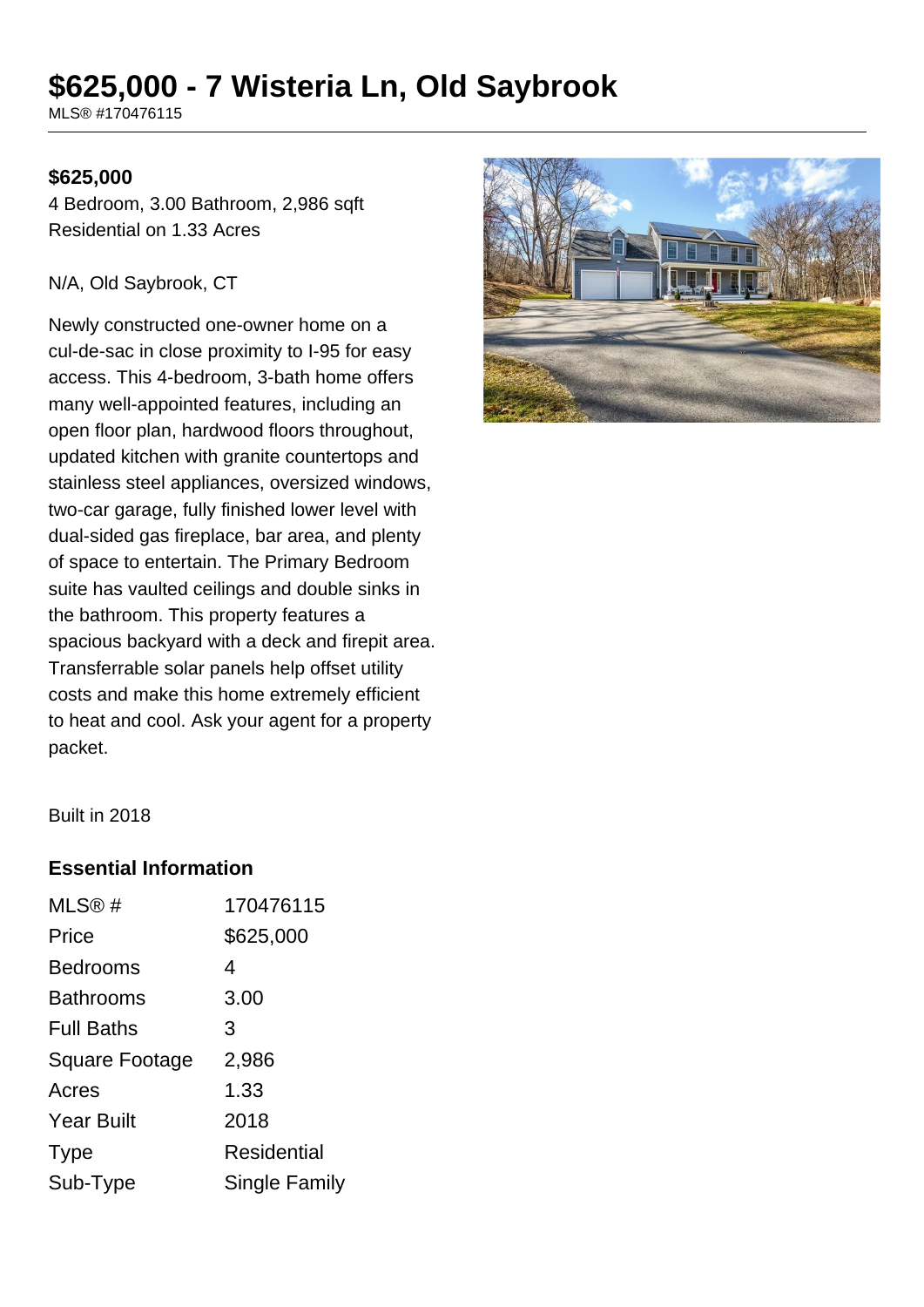| <b>Style</b>  | Colonial |
|---------------|----------|
| <b>Status</b> | Closed   |

## **Community Information**

| Address      | 7 Wisteria Ln |
|--------------|---------------|
| Area         | N/A           |
| Subdivision  | N/A           |
| City         | Old Saybrook  |
| County       | Middlesex     |
| <b>State</b> | CT            |
| Zip Code     | 06475         |
|              |               |

## **Amenities**

| <b>Features</b>      | <b>Active Solar</b>    |
|----------------------|------------------------|
| Parking              | <b>Attached Garage</b> |
| <b>Garage Spaces</b> | 2                      |
| Garages              | <b>Attached Garage</b> |
| Waterfront           | Not Applicable         |

## **Interior**

| <b>Interior Features</b> | Cable - Available, Auto Garage Door Opener, Open Floor Plan, Cable -<br>Pre-wired        |
|--------------------------|------------------------------------------------------------------------------------------|
| Appliances               | Dishwasher, Disposal, Electric Dryer, Freezer, Gas Range, Icemaker,<br>Microwave, Washer |
| Heating                  | Propane, Hot Air                                                                         |
| Cooling                  | <b>Central Air</b>                                                                       |
| Fireplace                | Yes                                                                                      |
| # of Fireplaces          | 2                                                                                        |

## **Exterior**

| <b>Exterior</b>          | <b>Vinyl Siding</b>                                                                                    |
|--------------------------|--------------------------------------------------------------------------------------------------------|
| <b>Exterior Features</b> | Deck, Fruit Trees, Gutters, Hot Tub, Lighting, Patio, Porch, Sidewalk,<br><b>Underground Utilities</b> |
| Lot Description          | Cul-De-Sac, Lightly Wooded, Sloping                                                                    |
| Roof                     | <b>Asphalt Shingle</b>                                                                                 |
| Construction             | Frame                                                                                                  |
| Foundation               | Concrete                                                                                               |

# **School Information**

Elementary Kathleen E. Goodwin